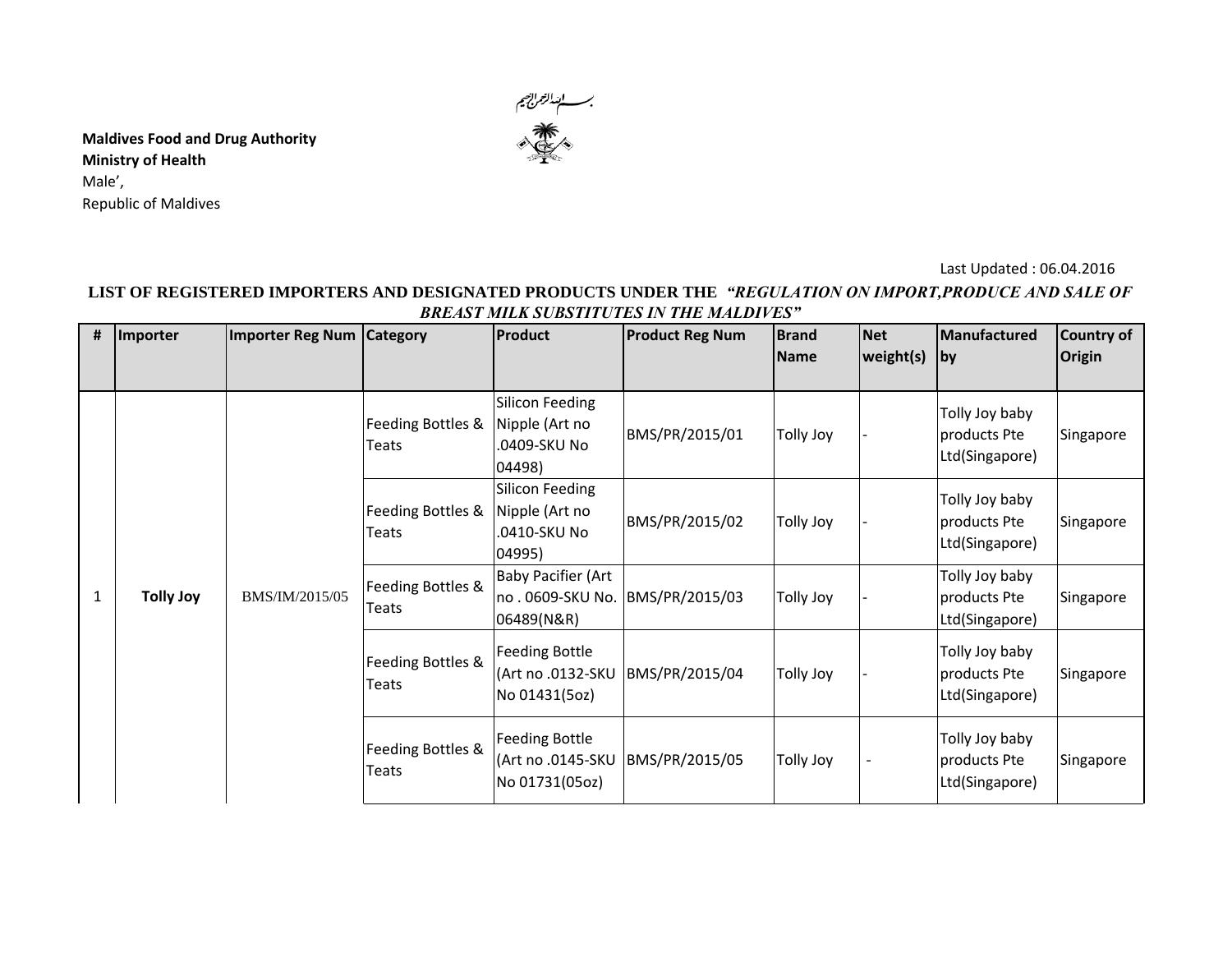|                |                                           |                | Feeding Bottles &<br><b>Teats</b>                                | <b>Feeding Bottle</b><br>(Art no .0146-SKU<br>No 01732(08oz)                   | BMS/PR/2015/06 | <b>Tolly Joy</b>                |               | Tolly Joy baby<br>products Pte<br>Ltd(Singapore)                         | Singapore |
|----------------|-------------------------------------------|----------------|------------------------------------------------------------------|--------------------------------------------------------------------------------|----------------|---------------------------------|---------------|--------------------------------------------------------------------------|-----------|
|                |                                           |                | Feeding Bottles &<br>Teats                                       | <b>Feeding Bottle</b><br>(Art no .0138-SKU<br>No 01534(10oz)                   | BMS/PR/2015/07 | <b>Tolly Joy</b>                |               | Tolly Joy baby<br>products Pte<br>Ltd(Singapore)                         | Singapore |
|                |                                           |                | Feeding Bottles &<br><b>Teats</b>                                | <b>Feeding Bottle</b><br>(Art no .0133-SKU<br>No 01433(9oz)                    | BMS/PR/2015/08 | <b>Tolly Joy</b>                |               | Tolly Joy baby<br>products Pte<br>Ltd(Singapore)                         | Singapore |
|                |                                           |                | Feeding Bottles &<br>Teats                                       | Feeding Bottle<br>(Art no .0137-SKU<br>No 01554(6oz)                           | BMS/PR/2015/09 | <b>Tolly Joy</b>                |               | Tolly Joy baby<br>products Pte<br>Ltd(Singapore)                         | Singapore |
|                |                                           |                | Feeding Bottles &<br>Teats                                       | <b>Feeding Bottle</b><br>(Art no .0144-SKU<br>No 01415(02oz)                   | BMS/PR/2015/10 | <b>Tolly Joy</b>                |               | Tolly Joy baby<br>products Pte<br>Ltd(Singapore)                         | Singapore |
|                |                                           |                | Nutritional<br>supplement for<br>Pregnant and<br>Lactating Women | <b>Nutritional Milk</b><br>supplement for<br>Pregnant and<br>Lactating mothers | BMS/PR/2015/11 | EnfaMama<br>A+ (Vanilla)        | 400g          | Mead Johnson<br>Nutrition(Thailan<br>d) Ltd, Chonburi<br>20000, Thailand | Thailand  |
| $\overline{2}$ | Mi Raajje<br><b>Investment Pvt</b><br>Ltd | BMS/IM/2015/02 | Nutritional<br>supplement for<br>Pregnant and<br>Lactating Women | Nutritional Milk<br>supplement for<br>Pregnant and<br>Lactating mothers        | BMS/PR/2015/12 | EnfaMama<br>$A+$<br>(Chocolate) | 400g          | Mead Johnson<br>Nutrition(Thailan<br>d) Ltd, Chonburi<br>20000, Thailand | Thailand  |
|                |                                           |                | Infant Formula                                                   | Starter Infant<br>Formula                                                      | BMS/PR/2016/13 | <b>ENFAMIL</b><br>$A+$          | 400g,<br>800g | Mead Johnson<br>Nutrition(Thailan<br>d) Ltd, Chonburi<br>20000, Thailand | Thailand  |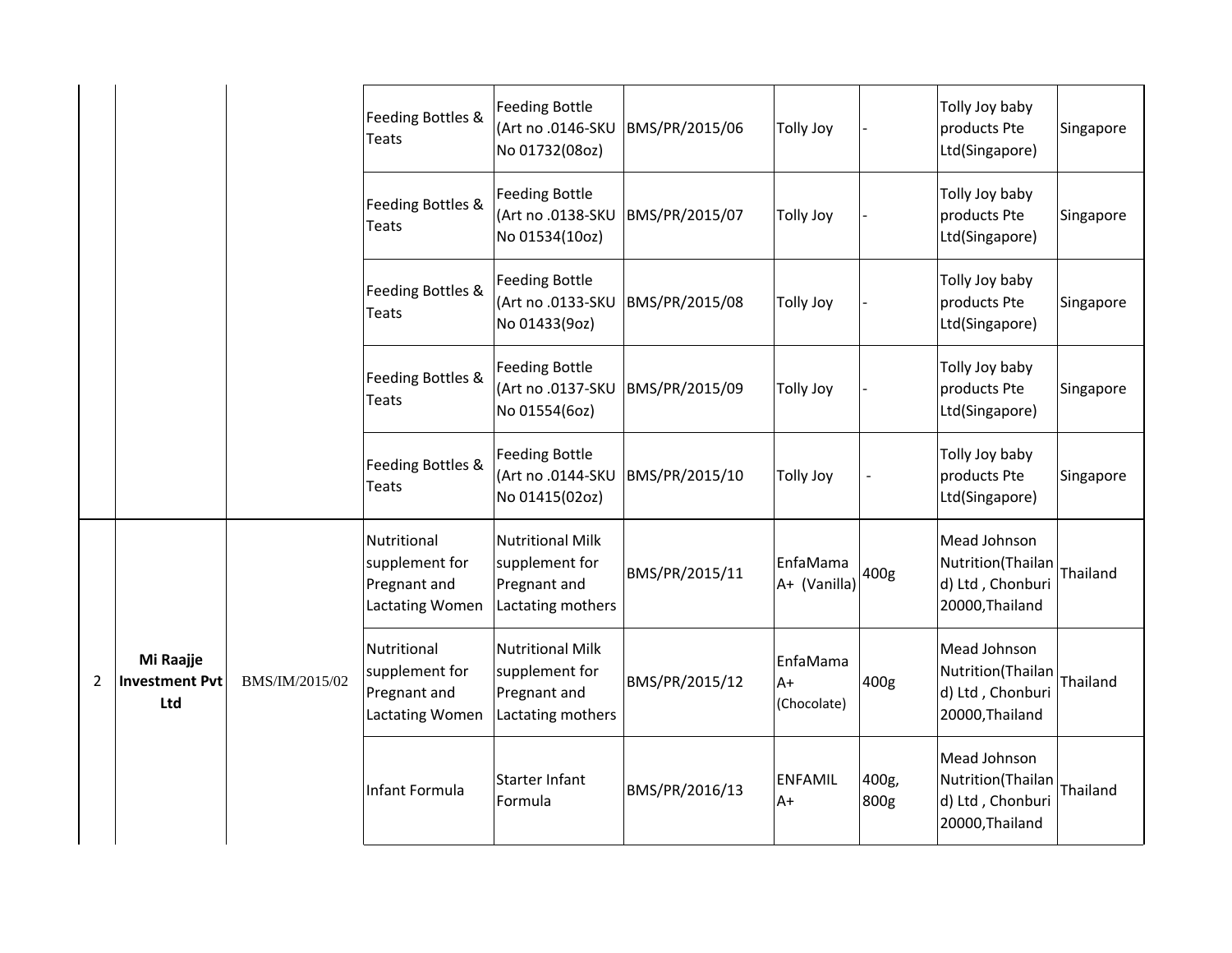| Infant Formula<br>(Special fromula) | O-Lac(Dietry<br>management of<br>lactose<br>intolerance)                   | BMS/PR/2016/14 | <b>ENFAMIL</b>          | 400g          | Mead Johnson<br>Nutrition,<br>Middenkampwe<br>g 2,6545 CJ<br>Nijmegen, The<br>Netherlands | The<br>Netherlands |
|-------------------------------------|----------------------------------------------------------------------------|----------------|-------------------------|---------------|-------------------------------------------------------------------------------------------|--------------------|
| Follow up or<br>follow on Formula   | Nutritionala milk<br>formula for<br>children                               | BMS/PR/2016/20 | <b>ENFAGROW</b><br>$A+$ | 400g          | Mead Johnson<br>Nutrition(Thailan<br>d) Ltd, Chonburi<br>20000, Thailand                  | Thailand           |
| Follow up or<br>follow on Formula   | Follow Up<br>Formula                                                       | BMS/PR/2016/15 | <b>ENFAMIL</b><br>$A+$  | 400g,<br>800g | Mead Johnson<br>Nutrition(Thailan<br>d) Ltd, Chonburi<br>20000, Thailand                  | Thailand           |
| Infant Formula                      | Lactogen 1 Starter<br>infant formula<br>with iron                          | BMS/PR/2016/16 | Nestle                  | 350g          | Nestle<br>Philippines, Inc.                                                               | Philippines        |
| Follow up or<br>follow on Formula   | Lactogen 2 Follow<br>up formula with<br>iron                               | BMS/PR/2016/17 | <b>Nestle</b>           | 350g          | Nestle<br>Philippines, Inc.                                                               | Philippines        |
| Follow up or<br>follow on Formula   | Milk<br>Lactogen 3<br>formula for 1 to 2<br>years children                 | BMS/PR/2016/18 | <b>Nestle</b>           | 350g          | Nestle<br>Philippines, Inc.                                                               | Philippines        |
| Follow up or<br>follow on Formula   | Lactogen 4<br>Milk<br>formula for 2 to 5<br>years children                 | BMS/PR/2016/19 | <b>Nestle</b>           | 350g          | Nestle<br>Philippines, Inc.                                                               | Philippines        |
| Complementary<br>foods for Infants  | <b>CERELAC Wheat &amp;</b><br>Milk (6months $-2$  BMS/PR/2016/21<br>years) |                | Nestle                  | 120g          | <b>Nestle</b><br>manufacturing<br>(Malaysia)<br>Sdn.Bhd                                   | Malaysia           |